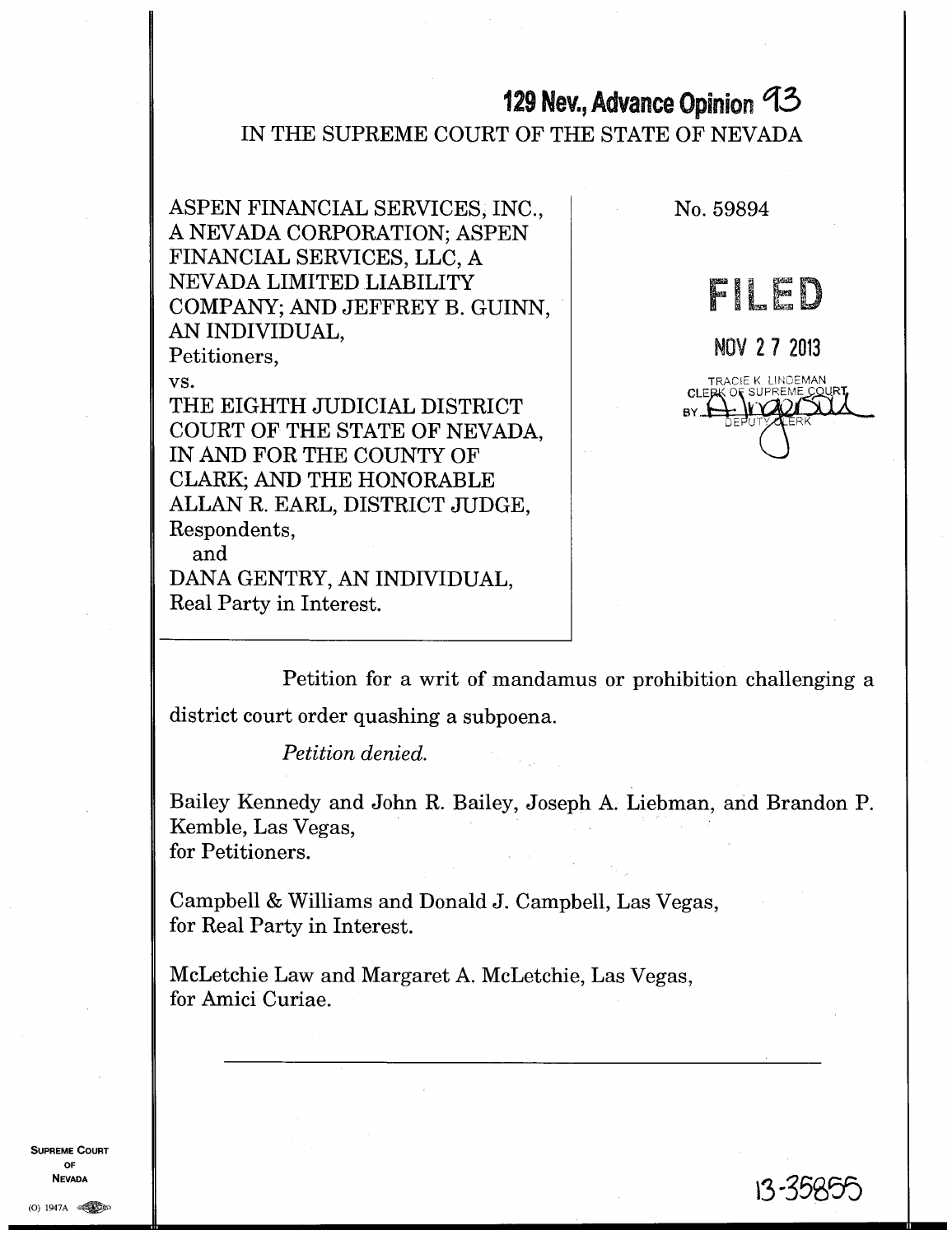#### BEFORE THE COURT EN BANC.'

#### *OPINION*

By the Court, DOUGLAS, J.:

In this opinion, we address whether a district court properly quashed a subpoena based on Nevada's news shield statute, NRS 49.275, which protects journalists from being required to reveal information gathered in their professional capacities in the course of developing news stories. We conclude that a request for protection under NRS 49.275 may be raised, as it was here, by a reporter's attorney in a motion to quash a subpoena, without the need to file a supporting affidavit, so long as the motion demonstrates that the information sought by the subpoena is facially protected by the news shield statute. Here, the privilege was properly asserted, and petitioners have failed to identify any circumstances to overcome its application. Accordingly, we deny the petition for extraordinary writ relief.

# *FACTS AND PROCEDURAL HISTORY*

Petitioners Aspen Financial Services, Inc., and Aspen Financial Services, LLC (collectively, the Aspen entities), are Nevada businesses specializing in mortgage brokerage and loan servicing, and petitioner Jeffrey Guinn is the majority owner of the Aspen entities. <sup>2</sup> Aspen was sued in the district court by investors alleging that Aspen had

<sup>1</sup>The Honorable Kristina Pickering, Chief Justice, voluntarily recused herself from participation in the decision of this matter.

<sup>2</sup>For ease of reference, the Aspen entities and Guinn will be collectively referred to throughout this opinion as Aspen.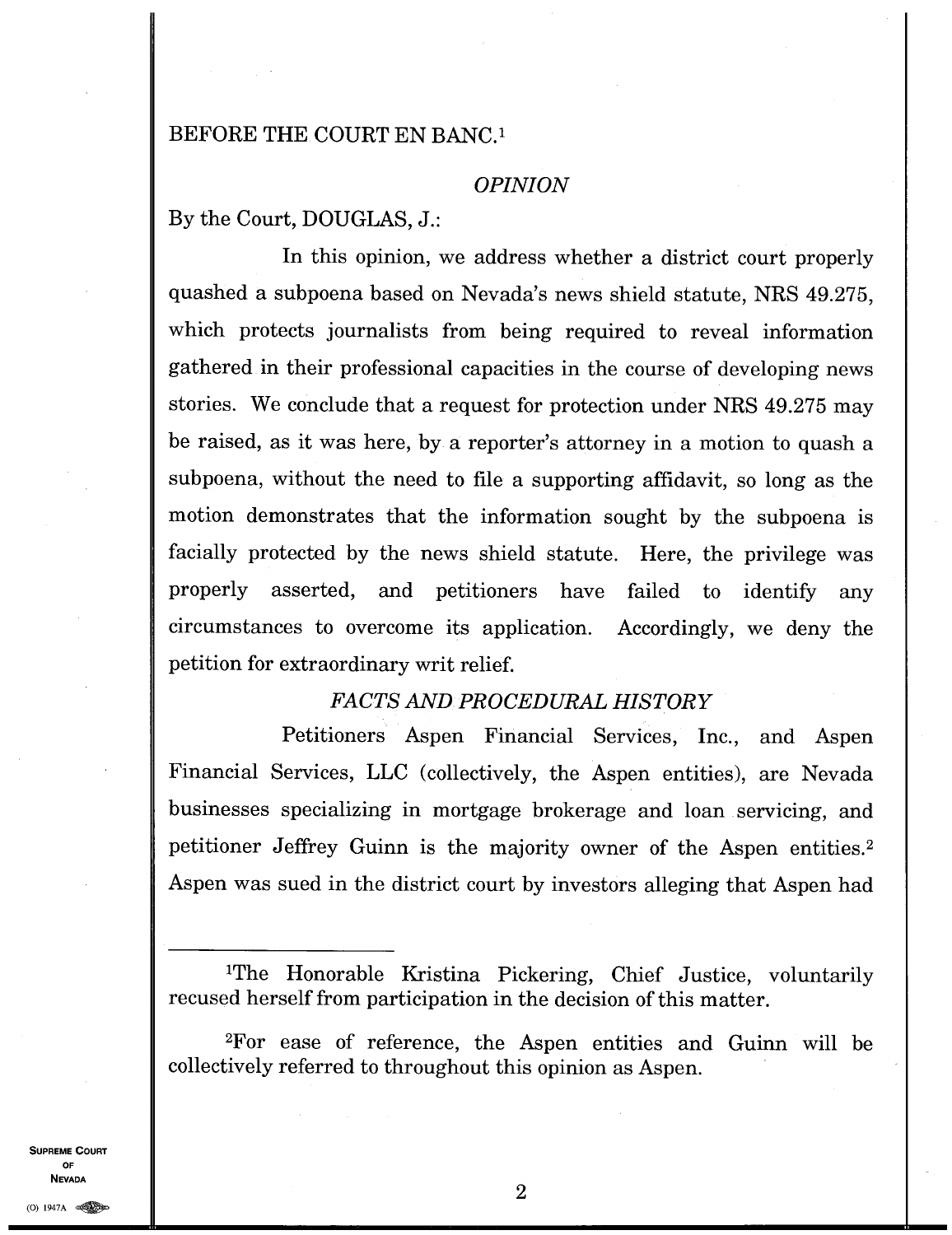breached various statutory, contractual, and fiduciary duties.<sup>3</sup> Aspen denied the allegations and filed numerous counterclaims, including claims of defamation, disparagement of business, and breach of contract. As relevant here, Aspen claimed that Dana Gentry, a local television reporter who was not a party to the action below, but who is the real party in interest to the writ petition, helped the investors investigate and prepare their lawsuit in order to manufacture news stories intended to embarrass Aspen. Aspen also alleged that Gentry received personal favors from the investors and their associates in connection with these news stories. During discovery in the investor litigation, Aspen served a subpoena on Gentry requesting information relating to alleged gifts provided to Gentry by the investors, work performed on Gentry's home by the investors, and the circumstances leading to Gentry's news station employing the son of two of the investors.

After being served with the subpoena, Gentry filed a motion in the district court to quash it. Gentry argued that the information sought was protected by Nevada's news shield statute, NRS 49.275, which protects journalists from being required to reveal certain information gathered in the course of preparing news stories. Aspen opposed the motion by making two arguments. First, as a threshold matter, Aspen argued that the district court erred in granting Gentry's motion to quash because Gentry failed to support her motion with an affidavit demonstrating the applicability of the news shield statute to the information sought. Second, Aspen asserted that Nevada's news shield

<sup>3</sup>The investor plaintiffs are not a party to this writ petition.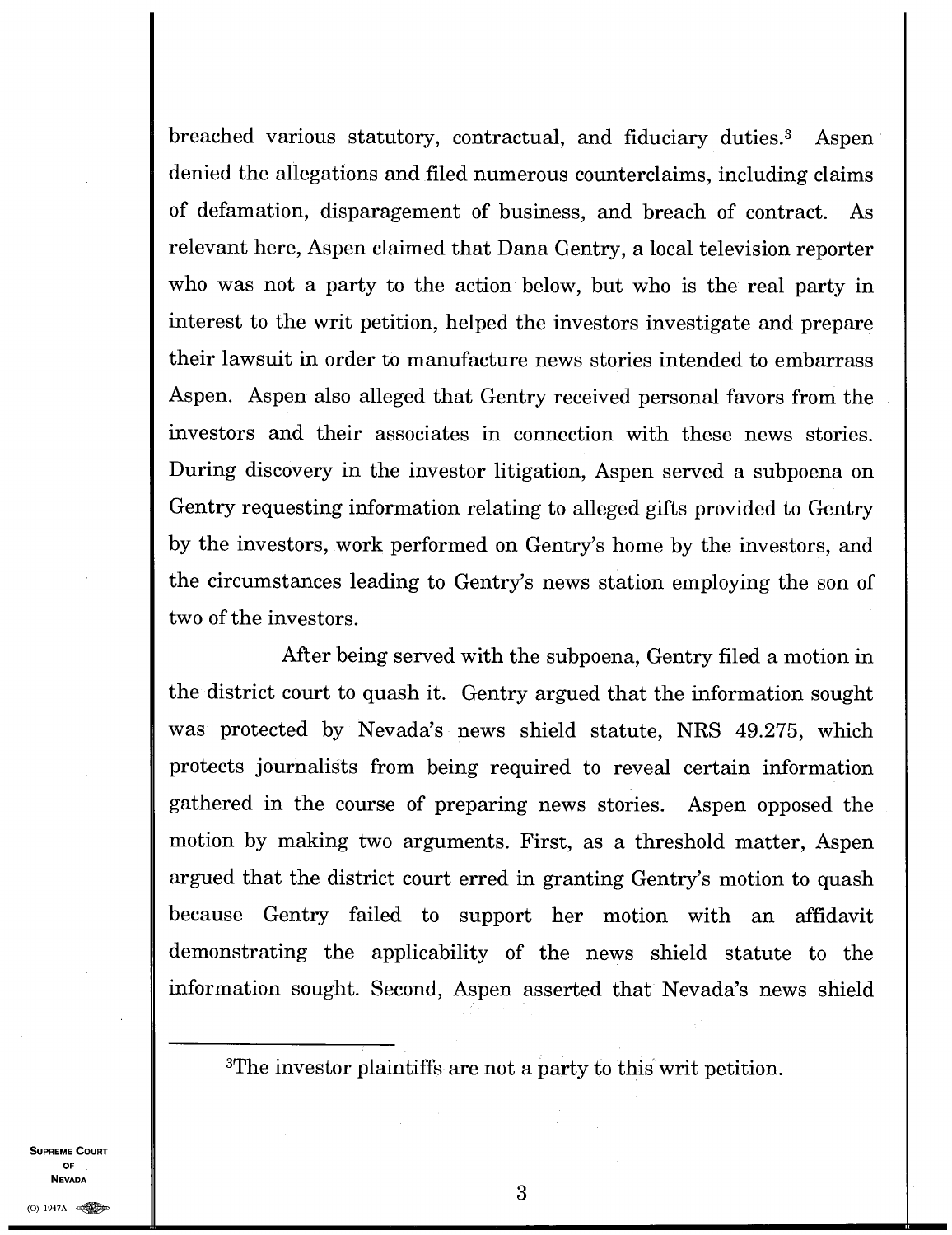statute only applies to a reporter acting in his or her professional capacity and that the subpoena did not request any information gathered by Gentry in preparation for a news story, as Gentry had never run a story regarding her personal relationship with the investors. In referring to the subpoena, however, the opposition indicated that Aspen believed that the gifts referenced in the subpoena were provided to Gentry in exchange for favorable news coverage. Gentry filed a reply to the opposition, contending that the information was within the scope of the statute.

The district court granted the motion to quash, concluding that the information at issue fell within the protection of the news shield statute. The court noted, however, that Aspen may be entitled to some of the information if it could prove in a private evidentiary hearing that such information was "absolutely necessary" to Aspen's case. The court further indicated that it was concerned with the potential of the subpoena to harm Gentry's credibility. Aspen now requests that this court issue a writ of mandamus or prohibition directing the district court to vacate its order quashing the subpoena.

# *DISCUSSION*

A writ of mandamus is available to compel the performance of an act which the law requires as a duty resulting from an office, trust or station, or to control an arbitrary or capricious exercise of discretion. *See*  NRS 34.160; *Int'l Game Tech., Inc. v. Second Judicial Dist. Court,* 124 Nev. 193, 197, 179 P.3d 556, 558 (2008). A writ of prohibition may be used to arrest the proceedings of a district court when it has exceeded its jurisdiction. *Mineral Cnty. v. State, Dep't of Conservation & Natural Res.,*  117 Nev. 235, 243, 20 P.3d 800, 805 (2001). Both mandamus and prohibition are extraordinary remedies that are unavailable when a petitioner has a "plain, speedy, and adequate remedy in the ordinary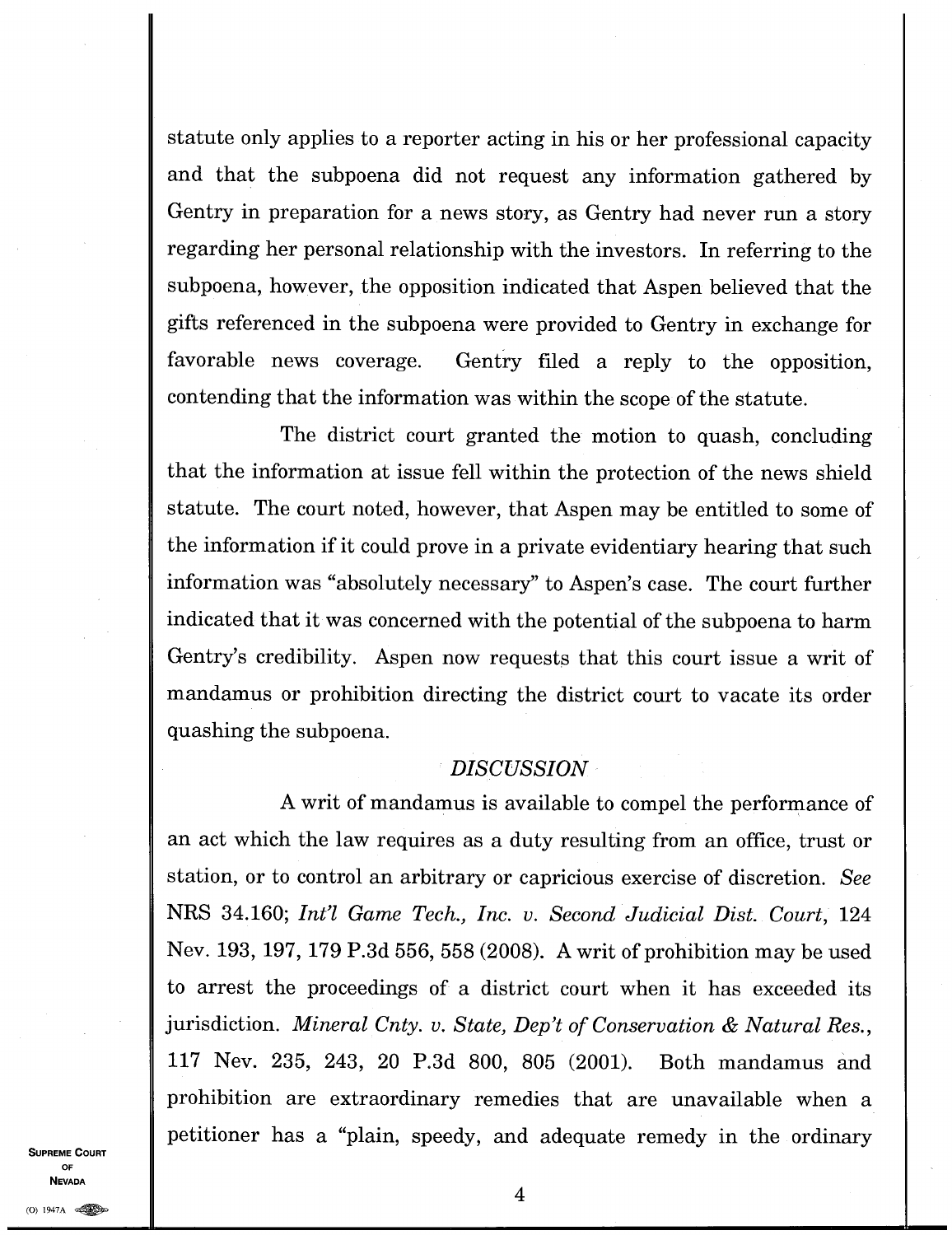course of law," and both are issued at the discretion of this court. *Id.; see also* NRS 34.170; NRS 34.330.

Extraordinary relief is generally unavailable to review discovery orders because such orders may be challenged in an appeal from an adverse final judgment. *Diaz v. Eighth Judicial Dist. Court,* 116 Nev. 88, 93, 993 P.2d 50, 54 (2000). But, in certain cases, consideration of a writ petition raising a discovery issue may be appropriate if "an important issue of law needs clarification and public policy is served by this court's invocation of its original jurisdiction," such as when the petition provides "a unique opportunity to define the precise parameters" of a statutory privilege that this court has not previously interpreted. *Id.* (internal quotations omitted). Here, the challenged order focuses on the parameters of Nevada's news shield statute, raising issues that have not yet been addressed by this court. Accordingly, we elect to exercise our discretion to entertain the merits of this petition.

*Gentry met her burden of asserting the news shield privilege* 

In considering a writ petition, this court gives deference to a district court's factual determinations but reviews questions of law de novo. *Gonski v. Second Judicial Dist. Court,* 126 Nev. \_\_, \_\_, 245 P.3d 1164, 1168 (2010). Construction of a statute is a question of law subject to our de novo review. *Kay v. Nunez,* 122 Nev. 1100, 1104, 146 P.3d 801, 804 (2006). If a statute is clear and unambiguous, we will apply its plain meaning. *Id.* at 1104, 146 P.3d at 804-05.

*Nevada's news shield privilege* 

The Nevada news shield statute states in pertinent part that

[n]o reporter, former reporter or editorial employee of any newspaper, periodical or press association or employee of any radio or television station may be required to disclose any published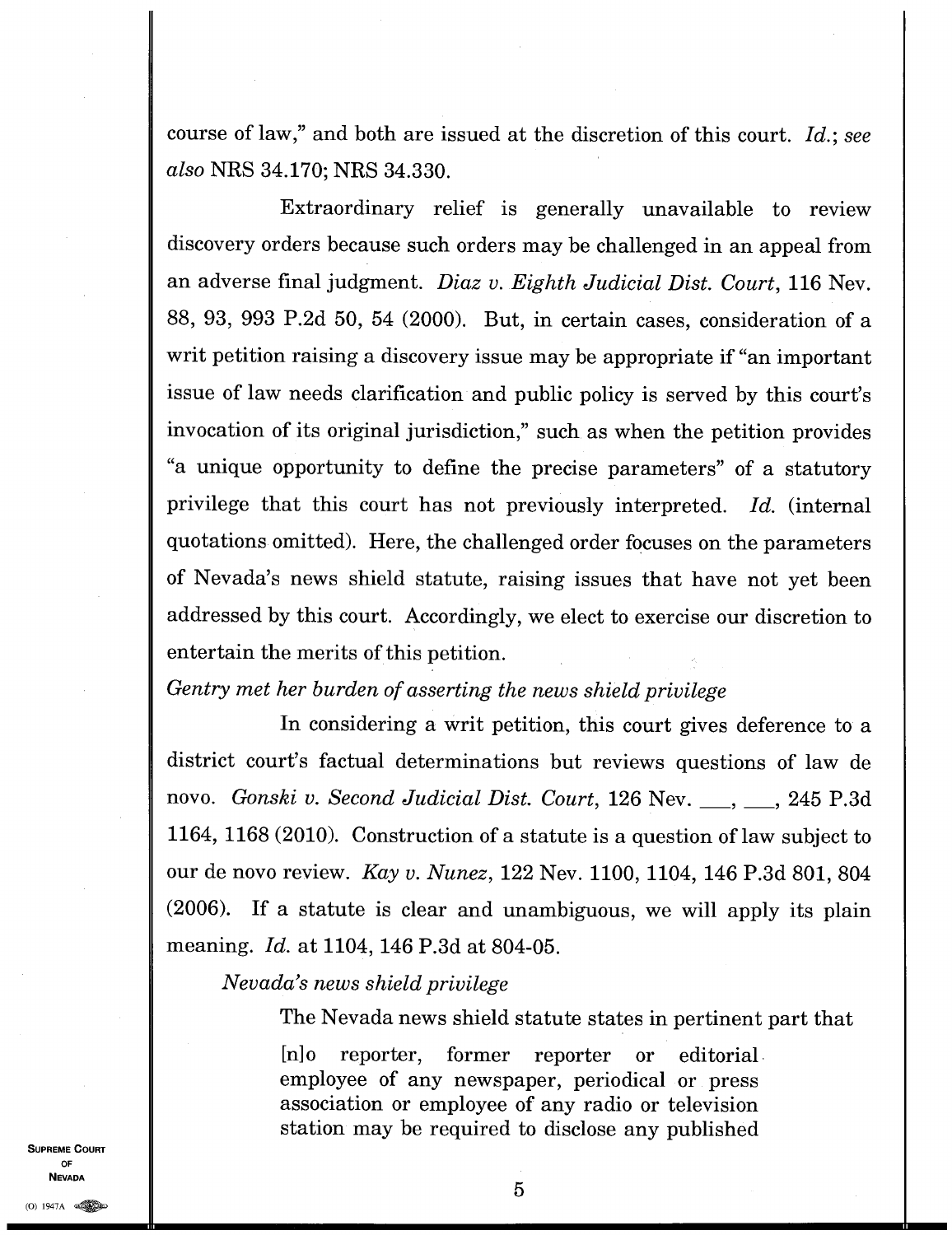or unpublished information obtained or prepared by such person in such person's professional capacity in gathering, receiving or processing information for communication to the public, or the source of any information procured or obtained by such person, in any legal proceedings, trial or investigation:

1. Before any court, grand jury, coroner's inquest, jury or any officer thereof.

NRS 49.275. As this court has previously explained, the statute "confers upon journalists an absolute privilege from disclosure of their sources and information in any proceeding" in order "to enhance the newsgathering process and to foster the free flow of information encouraged by the First Amendment to the U.S. Constitution."<sup>4</sup> Diaz, 116 Nev. at 94, 99, 993 P.2d at 54, 57.

*No affidavit requirement* 

As a threshold matter, Aspen argues that the district court abused its discretion in granting Gentry's motion to quash because Gentry failed to support her motion with an affidavit demonstrating that the news shield statute applied to the information sought by the subpoena. In support of its argument, Aspen primarily relies on *Las Vegas Sun, Inc. v. Eighth Judicial Dist. Court,* 104 Nev. 508, 761 P.2d 849 (1988), *overruled on other grounds by Diaz,* 116 Nev. at 100-01, 993 P.2d at 58, in which the

**SUPREME COURT OF NEVADA** 

6

<sup>4</sup>To the extent that the parties rely on cases from the federal courts of appeals in support of their respective positions, *see Chevron Corp. v. Berlinger,* 629 F.3d 297 (2d Cir. 2011); *Shoen v. Shoen,* 48 F.3d 412 (9th Cir. 1995), we conclude that such cases do not apply to this analysis, as they relate to a qualified journalistic privilege developed under the federal common law, which is distinct from the state statutory privilege at issue here.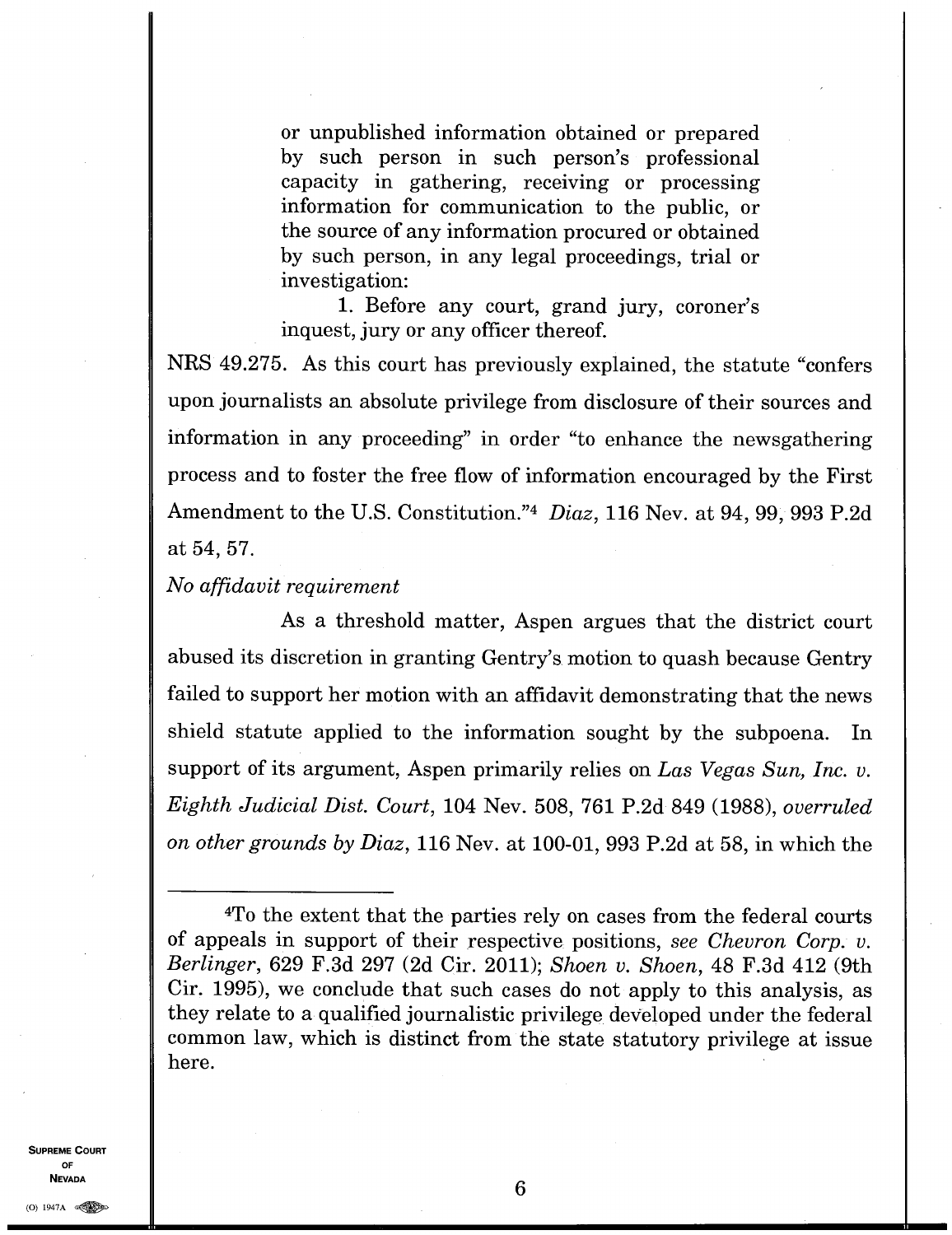court noted its concern that no party claiming the privilege in that case had sworn to the facts supporting the claim in an affidavit. Stating that the privilege of nondisclosure should not be upheld in the absence of "compliance with the statutory requisites," the *Las Vegas Sun* court cautioned the parties that "[a]ny further claims [of privilege under NRS 49.275] should be supported by sworn affidavits, identifying the news gatherer and attesting that the information was obtained or produced during the news gathering process in that person's professional capacity." *Id.* at 515, 761 P.2d at 854.

Regardless of the language in *Las Vegas Sun,* nothing in the text of NRS 49.275 requires a party claiming the privilege to file an affidavit in support of a request for protection under the statute. *See Kay,*  122 Nev. at 1104, 146 P.3d at 804-05 (explaining that when the language of a statute is clear, this court will not go beyond it). Nor does NRCP  $45(c)(3)(A)(iii)$ , which provides that a district court shall quash or modify a subpoena on motion if the subpoena "requires disclosure of privileged or other protected matter," require an affidavit to support a claim of privilege. Thus, to the extent that *Las Vegas Sun* can be read as requiring a party to submit an affidavit in support of an assertion of the news shield statute, we overrule that case, and, instead, conclude that a request for protection under NRS 49.275 may be raised, as it was here, by a party's attorney in a motion to quash a subpoena, without the need to file a supporting affidavit, so long as the motion demonstrates that the information sought by the subpoena is facially protected by the news shield statute.

*The requested information is covered by Nevada's news shield privilege* 

Having determined that no affidavit was required, we now turn to whether the information sought was within the scope of the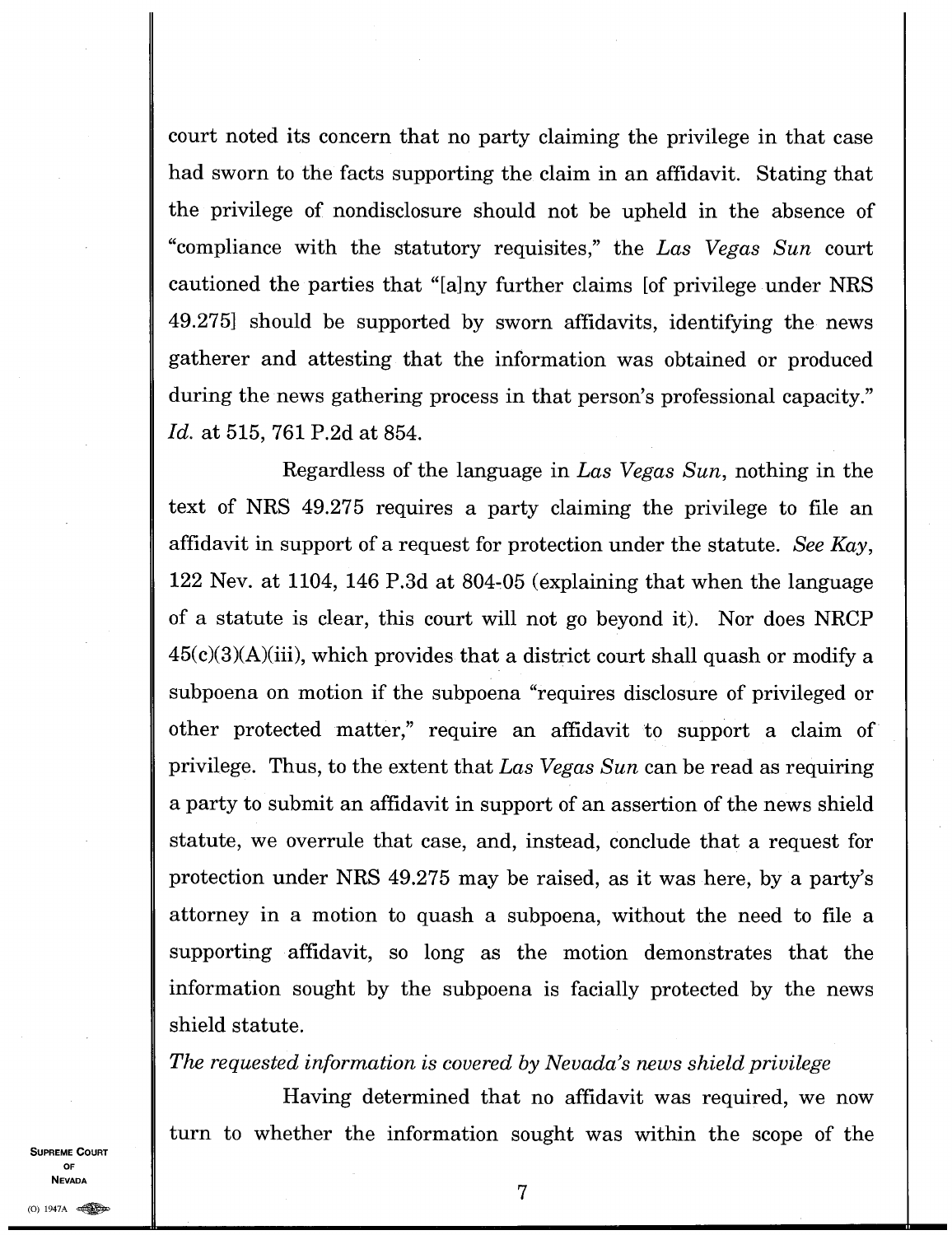statute's protection. Aspen contends that the subpoena at issue did not seek information that was gathered in Gentry's professional capacity as a news reporter, and thus, that the information was not protected by NRS 49.275. We disagree.

In order to determine what information falls under the news shield statute, we must look to the language of the statute itself. *See Kay,*  122 Nev. at 1104, 146 P.3d at 804-05 (explaining that when the language of a statute is clear, this court will not go beyond it); *see also Diaz,* 116 Nev. at 97, 993 P.2d at 56 (recognizing that the language of the news shield statute is plain and unambiguous). As noted above, the statute protects from disclosure "any published or unpublished information obtained or prepared by [a reporter] in [his or her] professional capacity in gathering, receiving or processing information for communication to the public, or the source of any information procured or obtained by [the reporter]." NRS 49.275. Thus, the statute broadly protects any information that is gathered in the course of preparing a news story, as well as the sources of such information. *See id.* 

While Aspen asserts that it has only sought information relating to Gentry in her personal capacity, the record demonstrates that this is not accurate. In particular, Aspen's claims in the action below allege that the investors improperly influenced Gentry to produce news stories favorable to them and unfavorable to Aspen. Thus, it appears from the face of the subpoena that, when read in the context of Aspen's claims, Aspen has requested the information sought in order to affirm its suspicions about Gentry's motivation for producing those news stories. Indeed, Aspen's arguments in the opposition to the motion to quash and in its writ petition confirm that this is its reason for serving Gentry with the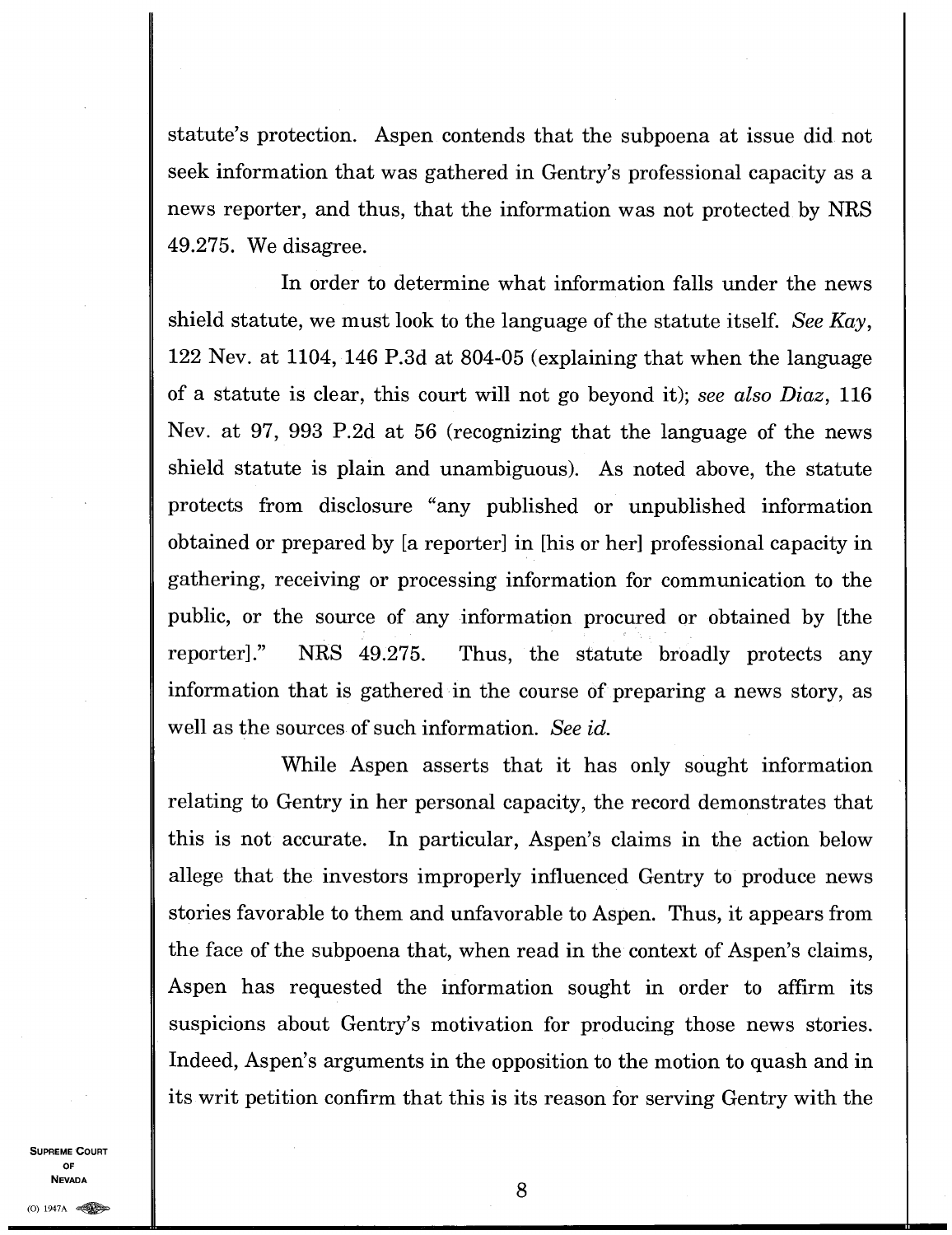subpoena.<sup>5</sup> In other words, although Aspen claims that it is not seeking Gentry's sources because it already knows who those sources are, the circumstances of this case demonstrate that Aspen actually is effectively seeking to confirm the identities of Gentry's sources. As the identity of a reporter's source is information that is protected under the plain language of the news shield statute, *see* NRS 49.275 (protecting from disclosure "the source of any information procured or obtained by" a reporter), we conclude that the information sought was facially protected under the news shield statute.

#### *Aspen failed to overcome the news shield privilege*

Our conclusion that the information was facially protected does not necessarily end our inquiry, as we have previously recognized "that although the news shield statute provides an absolute privilege to reporters engaged in the newsgathering process, there may be certain situations, *e.g.,* when a defendant's countervailing constitutional rights are at issue, in which the news shield statute might have to yield so that justice may be served." *Diaz,* 116 Nev. at 101, 993 P.2d at 59. We need not consider whether this case presents such a situation, as Aspen has not identified any particular circumstances that would take this case outside of the usual application of the statute. Instead, Aspen has only argued that the information was not within the statute's protection in the first

<sup>5</sup>To the extent that this is not Aspen's purpose, Aspen has not explained how the information sought might be relevant or lead to relevant information regarding its claims or defenses in the action below.